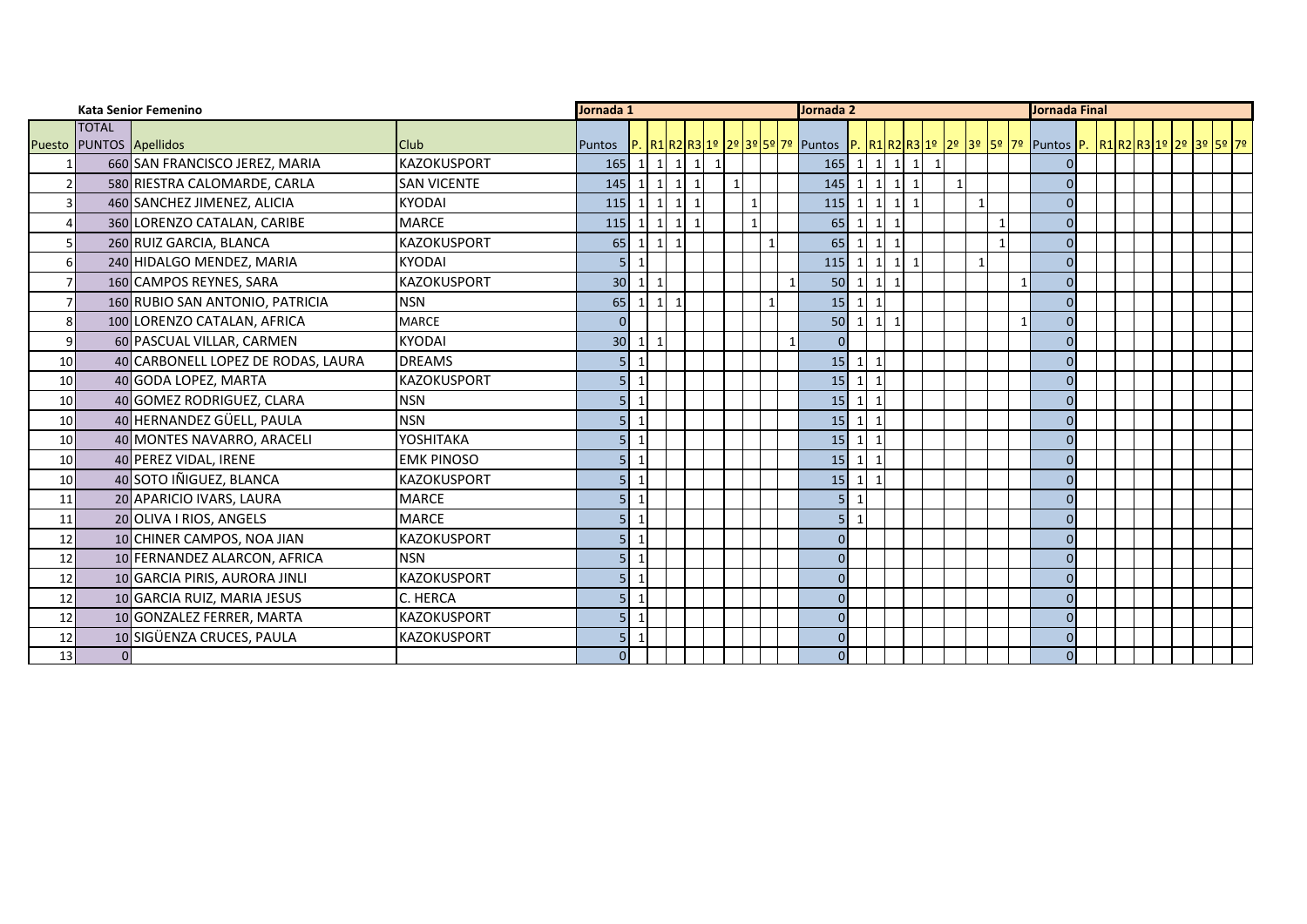|                | <b>Kata Senior Masculino</b> |                                    |                        | Jornada 1 |                          |                |           |                |              | Jornada 2    |              |              |                                                                                                                                                           |                         |                   | Jornada Final |              |              |              |          |  |  |  |  |  |  |  |
|----------------|------------------------------|------------------------------------|------------------------|-----------|--------------------------|----------------|-----------|----------------|--------------|--------------|--------------|--------------|-----------------------------------------------------------------------------------------------------------------------------------------------------------|-------------------------|-------------------|---------------|--------------|--------------|--------------|----------|--|--|--|--|--|--|--|
|                | <b>TOTAL</b>                 |                                    |                        |           |                          |                |           |                |              |              |              |              |                                                                                                                                                           |                         |                   |               |              |              |              |          |  |  |  |  |  |  |  |
|                | Puesto PUNTOS Apellidos      |                                    | <b>Club</b>            | Puntos    |                          |                |           |                |              |              |              |              | P. <mark>R1 R2 R3  1º  2º 3º 5º 7º  </mark> Puntos  P. <mark>R1 R2 R3  1º  2º  3º  5º  7º  </mark> Puntos <mark> P.  R1 R2  R3  1º  2º  3º  5º  7º</mark> |                         |                   |               |              |              |              |          |  |  |  |  |  |  |  |
|                |                              | 660 CARBONELL LOPEZ, JOSE MANUEL   | <b>KAZOKUSPORT</b>     | 165       | $\mathbf{1}$             | $\mathbf 1$    | $\vert$ 1 | $\mathbf{1}$   | $\mathbf{1}$ |              |              |              | 165<br>$\mathbf{1}$                                                                                                                                       |                         | $1 \mid 1 \mid 1$ |               | $\mathbf{1}$ |              |              |          |  |  |  |  |  |  |  |
| $\overline{2}$ |                              | 580 TARDIO ROYO, MARIO             | <b>KAZOKUSPORT</b>     | 145       | $\overline{1}$           | $\mathbf{1}$   | $\vert$ 1 | $\overline{1}$ |              | $\mathbf 1$  |              |              | $\mathbf{1}$<br>145                                                                                                                                       | $\vert$ 1               | 1                 | $\mathbf{1}$  |              | $\mathbf{1}$ |              |          |  |  |  |  |  |  |  |
| $\overline{3}$ |                              | 460 GODA LOPEZ, MARCOS             | <b>KAZOKUSPORT</b>     | 115       | $\overline{1}$           | $\mathbf{1}$   | $\vert$ 1 | $\mathbf{1}$   |              | $\mathbf{1}$ |              |              | $115$ 1                                                                                                                                                   | $\vert$ 1               |                   | $1 \vert 1$   |              | 1            |              | O        |  |  |  |  |  |  |  |
| $\overline{3}$ |                              | 460 PIÑANGO HERRERA, FERNANDO      | <b>KYODAI</b>          | 115       | -1                       | $\mathbf{1}$   | $\vert$ 1 | $\overline{1}$ |              | $\mathbf{1}$ |              |              | $\mathbf{1}$<br>115                                                                                                                                       | $\vert$ 1               |                   | $1 \vert 1$   |              | $\mathbf{1}$ |              | $\Omega$ |  |  |  |  |  |  |  |
| $\overline{4}$ |                              | 260 MARTINEZ JIMENEZ, RUBEN        | <b>KYODAI</b>          | 65        |                          | $\mathbf{1}$   |           |                |              |              | $\mathbf{1}$ |              | 65<br>$\mathbf{1}$                                                                                                                                        | $\mathbf{1}$            |                   |               |              |              |              | $\Omega$ |  |  |  |  |  |  |  |
| $\overline{4}$ |                              | 260 ZAMORANO MERINO, SERGIO        | <b>KYODAI</b>          | 65        | 1                        | $\mathbf{1}$   | $\vert$ 1 |                |              |              | $\mathbf{1}$ |              | 65<br>$\mathbf{1}$                                                                                                                                        | $\vert$ 1               |                   |               |              |              |              | $\Omega$ |  |  |  |  |  |  |  |
| 5              |                              | 130 BENITA TORRES, ALVARO          | TAMASHI-DO             | 50        | $\mathbf{1}$             | $\mathbf{1}$   | $\vert$ 1 |                |              |              |              | $\mathbf{1}$ | $\vert$ 1<br>15                                                                                                                                           | $\mathbf{1}$            |                   |               |              |              |              | $\Omega$ |  |  |  |  |  |  |  |
| 6              |                              | 100 AGUSTI RUBI, OSCAR             | <b>KAZOKUSPORT</b>     | 50        | $1 \mid 1$               |                | $\vert$ 1 |                |              |              |              | $\mathbf{1}$ | $\overline{0}$                                                                                                                                            |                         |                   |               |              |              |              | $\Omega$ |  |  |  |  |  |  |  |
| 6              |                              | 100 ZAMORANO MERINO, MIGUEL        | <b>KYODAI</b>          |           |                          |                |           |                |              |              |              |              | $\mathbf{1}$<br>50                                                                                                                                        | $\vert$ 1               |                   |               |              |              |              | $\Omega$ |  |  |  |  |  |  |  |
| 6              |                              | 100 ALONSO CESPEDES, HÉCTOR        | <b>CKC SAN VICENTE</b> |           |                          |                |           |                |              |              |              |              | $\overline{1}$<br>50                                                                                                                                      | $\vert$ 1               |                   |               |              |              | $\mathbf{1}$ | $\Omega$ |  |  |  |  |  |  |  |
|                |                              | 60 FERRI SANCHEZ, OSCAR            | TORA KAI               | 15        | $\vert$ 1                | $\mathbf{1}$   |           |                |              |              |              |              | $\mathbf{1}$<br>15                                                                                                                                        | $\overline{\mathbf{1}}$ |                   |               |              |              |              |          |  |  |  |  |  |  |  |
| $\overline{7}$ |                              | 60 HERREROS GONZALEZ, ADRIAN       | <b>KAZOKUSPORT</b>     | 15        | $1 \vert 1$              |                |           |                |              |              |              |              | $\mathbf{1}$<br>15                                                                                                                                        | $\overline{1}$          |                   |               |              |              |              | $\Omega$ |  |  |  |  |  |  |  |
|                |                              | 60 IZQUIERDO VICEDO, JAVIER        | <b>CKC SAN VICENTE</b> | 15        | $\mathbf{1}$             | $\overline{1}$ |           |                |              |              |              |              | $\mathbf{1}$<br>15                                                                                                                                        |                         |                   |               |              |              |              | $\Omega$ |  |  |  |  |  |  |  |
| $\overline{7}$ |                              | 60 PASCUAL VILLAR, AITOR           | <b>KYODAI</b>          | 15        | $\mathbf{1}$             | $\overline{1}$ |           |                |              |              |              |              | 15<br>$\mathbf{1}$                                                                                                                                        |                         |                   |               |              |              |              | $\Omega$ |  |  |  |  |  |  |  |
|                |                              | 60 PEREZ BERNIA, FERNANDO          | <b>ALZIRA</b>          | 15        | $\vert$ 1                | $\mathbf{1}$   |           |                |              |              |              |              | $\mathbf{1}$<br>15                                                                                                                                        |                         |                   |               |              |              |              | $\Omega$ |  |  |  |  |  |  |  |
| $\overline{7}$ |                              | 60 RODRIGUEZ-FLORES GARCIA, ADRIAN | <b>IKAZOKUSPORT</b>    | 15        | $1\vert$                 | $\mathbf{1}$   |           |                |              |              |              |              | 15<br>$\mathbf{1}$                                                                                                                                        |                         |                   |               |              |              |              | $\Omega$ |  |  |  |  |  |  |  |
| 8 <sup>1</sup> |                              | 40 VIDAL ESTRUCH, JOAN MARC        | <b>TORA KAI</b>        | 15        | $\vert$ 1                | $\mathbf{1}$   |           |                |              |              |              |              | 5 <sub>l</sub><br>$\mathbf{1}$                                                                                                                            |                         |                   |               |              |              |              | $\Omega$ |  |  |  |  |  |  |  |
| $\overline{9}$ |                              | 30 CASAÑ ABAD, HUGO                | <b>KAZOKUSPORT</b>     | 15        | $\vert$ 1                | $\overline{1}$ |           |                |              |              |              |              | $\overline{0}$                                                                                                                                            |                         |                   |               |              |              |              | $\Omega$ |  |  |  |  |  |  |  |
| 9              |                              | 30 GONZALEZ, SEBASTIAN             | <b>KAZOKUSPORT</b>     |           |                          |                |           |                |              |              |              |              | $\mathbf{1}$<br>15                                                                                                                                        |                         |                   |               |              |              |              | $\Omega$ |  |  |  |  |  |  |  |
| 10             |                              | 20 KRINGS LAFUENTE, SVEN           | <b>CELVIC</b>          | 5         | $\mathbf{1}$             |                |           |                |              |              |              |              | $\overline{1}$<br>5 <sub>l</sub>                                                                                                                          |                         |                   |               |              |              |              | $\Omega$ |  |  |  |  |  |  |  |
| 10             |                              | 20 NOGUERA OCHOA, MARCO            | <b>NSN</b>             | 5         | -1                       |                |           |                |              |              |              |              | $\overline{1}$<br>5 <sub>l</sub>                                                                                                                          |                         |                   |               |              |              |              |          |  |  |  |  |  |  |  |
| 10             |                              | 20 PONS FERRAIRO, DAVID            | <b>TORA KAI</b>        | 5         | -1                       |                |           |                |              |              |              |              | $\overline{1}$<br>5 <sub>l</sub>                                                                                                                          |                         |                   |               |              |              |              |          |  |  |  |  |  |  |  |
| 10             |                              | 10 FERNANDEZ FRAILE, ALEJANDRO     | <b>MARCE</b>           |           | $\overline{\phantom{a}}$ |                |           |                |              |              |              |              | $\Omega$                                                                                                                                                  |                         |                   |               |              |              |              |          |  |  |  |  |  |  |  |
| 10             |                              | 10 IGLESIAS GARCIA, MANUEL         | <b>CHAZARRA</b>        | 5         | $\overline{\phantom{a}}$ |                |           |                |              |              |              |              | $\overline{0}$                                                                                                                                            |                         |                   |               |              |              |              | U        |  |  |  |  |  |  |  |
| 10             |                              | 10 SAMPRIETO GOMEZ, FACUNDO        | <b>KABUKI</b>          | 5         | -1                       |                |           |                |              |              |              |              | $\Omega$                                                                                                                                                  |                         |                   |               |              |              |              |          |  |  |  |  |  |  |  |
| 11             |                              | 0 PLANELLS ANDREU, JOSE MARIA      | C. HERCA               |           |                          |                |           |                |              |              |              |              | $\Omega$                                                                                                                                                  |                         |                   |               |              |              |              |          |  |  |  |  |  |  |  |
| 11             |                              | 0 POUS CASTILLO, JOAN              | <b>ALZIRA</b>          | $\Omega$  |                          |                |           |                |              |              |              |              | $\overline{0}$                                                                                                                                            |                         |                   |               |              |              |              | $\Omega$ |  |  |  |  |  |  |  |